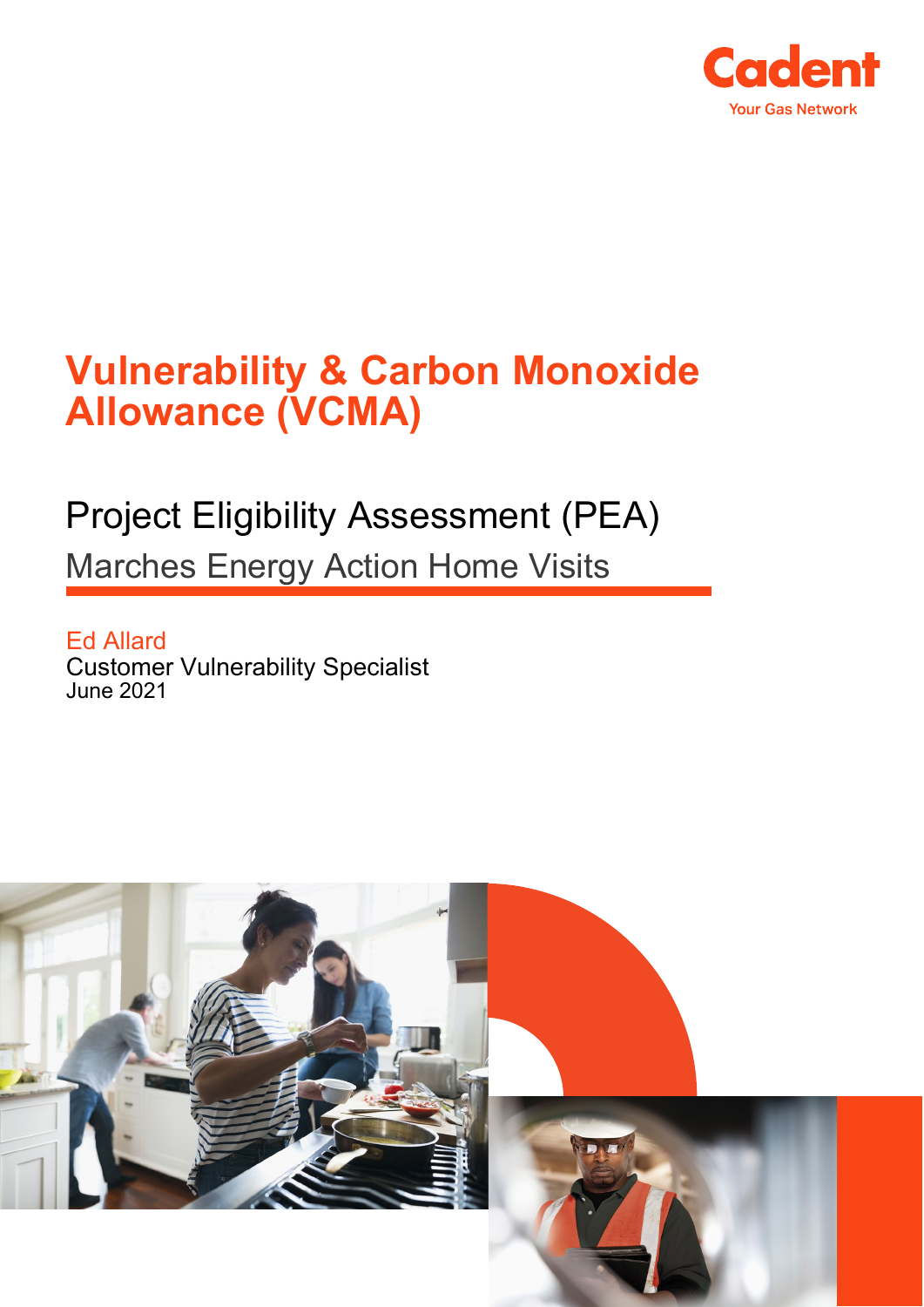

#### **Gas Network Vulnerability & Carbon Monoxide Allowance (VCMA) Governance Document - Project Eligibility Criteria**

# **Section 1 - Eligibility criteria for company specific projects (other than condemned essential gas appliance repair and replacement)** In order to qualify as a VCMA project, a project must: **VCMA Eligibility Criteria Criteria Satisfied (Yes/No) a)** Have a positive, or forecasted positive Social Return on Investment (SROI), including for the gas consumers funding the VCMA project; **Yes b)** Either: **i.** Provide support to consumers in vulnerable situations, and relate to energy safeguarding, or **ii.** Provide awareness on the dangers of CO, or<br>**iii.** Reduce the risk of harm caused by CO. Reduce the risk of harm caused by CO; **Yes - satisfies all 3 criteria c)** Have defined outcomes and the associated actions to achieve these; **Yes d)** Go beyond activities that are funded through other price control mechanism(s) or required through licence obligations; and **Yes e)** Not be delivered through other external funding sources directly accessed by a GDN, including through other government (national, devolved or local) funding. **Yes Section 2 - Eligibility criteria for company specific essential gas appliance servicing, repair and replacement projects** In order to qualify as a VCMA project, unsafe pipework and essential gas appliance servicing, repair or replacement must meet the following criteria: **a)** A GDN has to isolate and condemn unsafe pipework or an essential gas appliance following a supply an essential gas appliance ioliowing a supply<br>interruption or as part of its emergency service role; **b)** The household cannot afford to service, repair or replace the unsafe pipework or essential gas appliance; and; **N/A c)** Sufficient funding is not available from other sources (including national, devolved or local government funding) to fund the unsafe pipework or essential gas appliance servicing, repair or replacement. **N/A**

**Section 3 - Eligibility criteria for collaborative VCMA projects**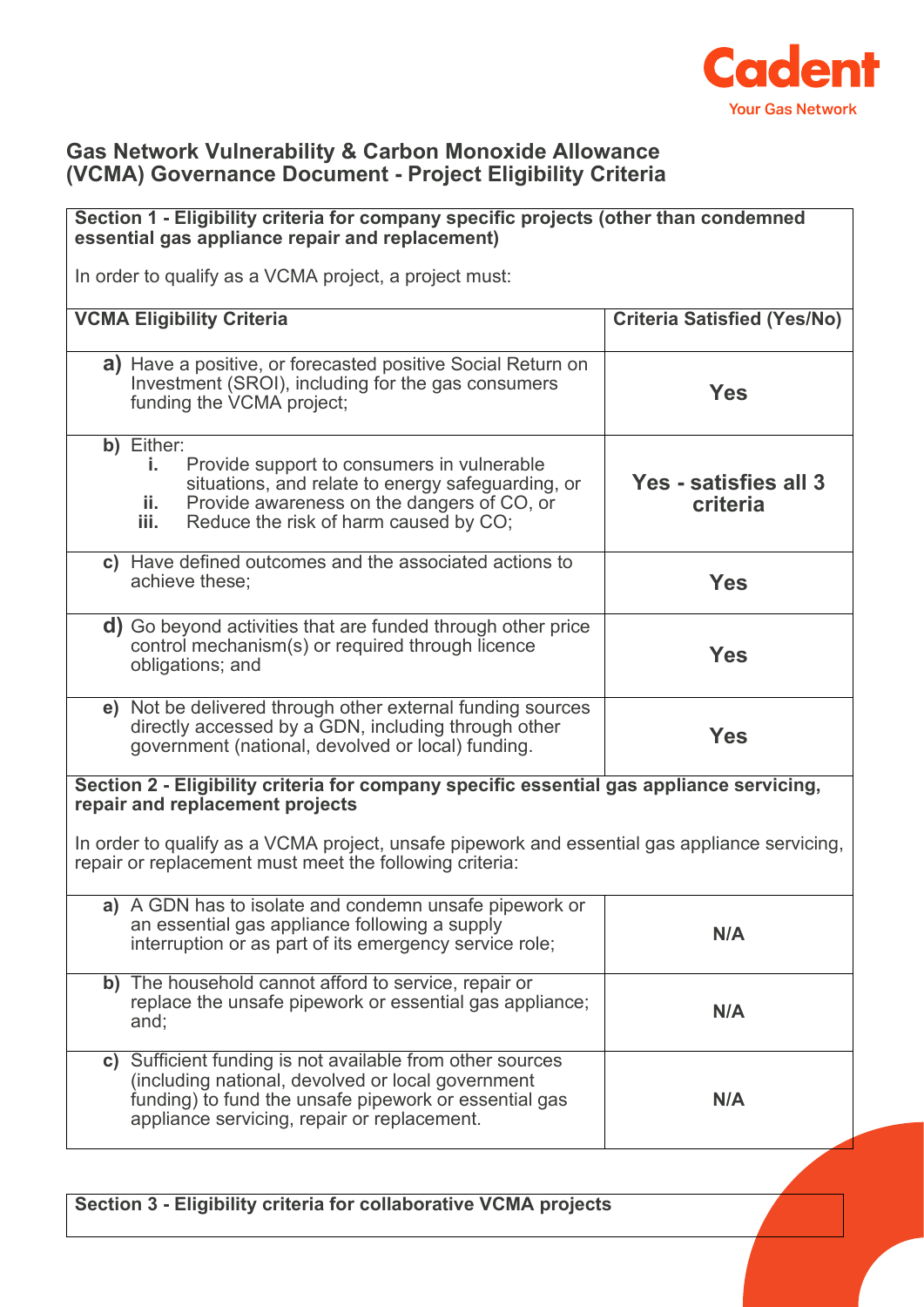

| In order to qualify as a collaborative VCMA project, a project must:                                                 |     |  |
|----------------------------------------------------------------------------------------------------------------------|-----|--|
| Meet the above company specific and boiler repair<br>a)<br>and replace (if applicable) project eligibility criteria; | N/A |  |
| b) Have the potential to benefit consumers on the<br>participating networks; and                                     | N/A |  |
| Involve two, or more, gas distribution companies.<br>C)                                                              | N/A |  |

## **Gas Network Vulnerability and Carbon Monoxide Allowance (VCMA) Governance Document - Project Registration Table 2**

| <b>Information Required</b>                                       | <b>Description</b>                                                                                                                                                    |
|-------------------------------------------------------------------|-----------------------------------------------------------------------------------------------------------------------------------------------------------------------|
| <b>Project Title</b>                                              | <b>Marches Energy Action Home Visits</b>                                                                                                                              |
| <b>Funding GDN(s)</b>                                             | Cadent-specific project situated across Cadent's<br>West Midlands & Eastern Networks                                                                                  |
| Role of GDN(s)<br><b>*For Collaborative VCMA Projects</b><br>only | Not applicable - Cadent-specific project                                                                                                                              |
| <b>Date of PEA Submission</b>                                     | <b>June 2021</b>                                                                                                                                                      |
| <b>VCMA Project Contact Name, email</b><br>and Number             | Name: Ed Allard<br><b>Position: Customer Vulnerability Specialist</b><br>Email: ed.allard@cadentgas.com                                                               |
| <b>Total Cost (£k)</b>                                            | £42,325.00 GBP                                                                                                                                                        |
| <b>Total VCMA Funding Required (£k)</b>                           | £42,325.00 GBP                                                                                                                                                        |
| Problem(s)                                                        | Current available support & restrictive eligibility<br>criteria as a barrier to fuel poor households                                                                  |
|                                                                   | The 12-Month Home Visits Project has offered in-<br>depth support with home energy issues to<br>customers living in vulnerable situations, including<br>fuel poverty. |
|                                                                   | GDN projects delivered through the VCMA are not<br>the only source of support for fuel poor households<br>across the country.                                         |
|                                                                   | There are many schemes administered by local<br>authorities, energy suppliers and charities that<br>support customers living in vulnerable situations.                |
|                                                                   | However, numerous stakeholders have reported<br>that many of these local authority and energy                                                                         |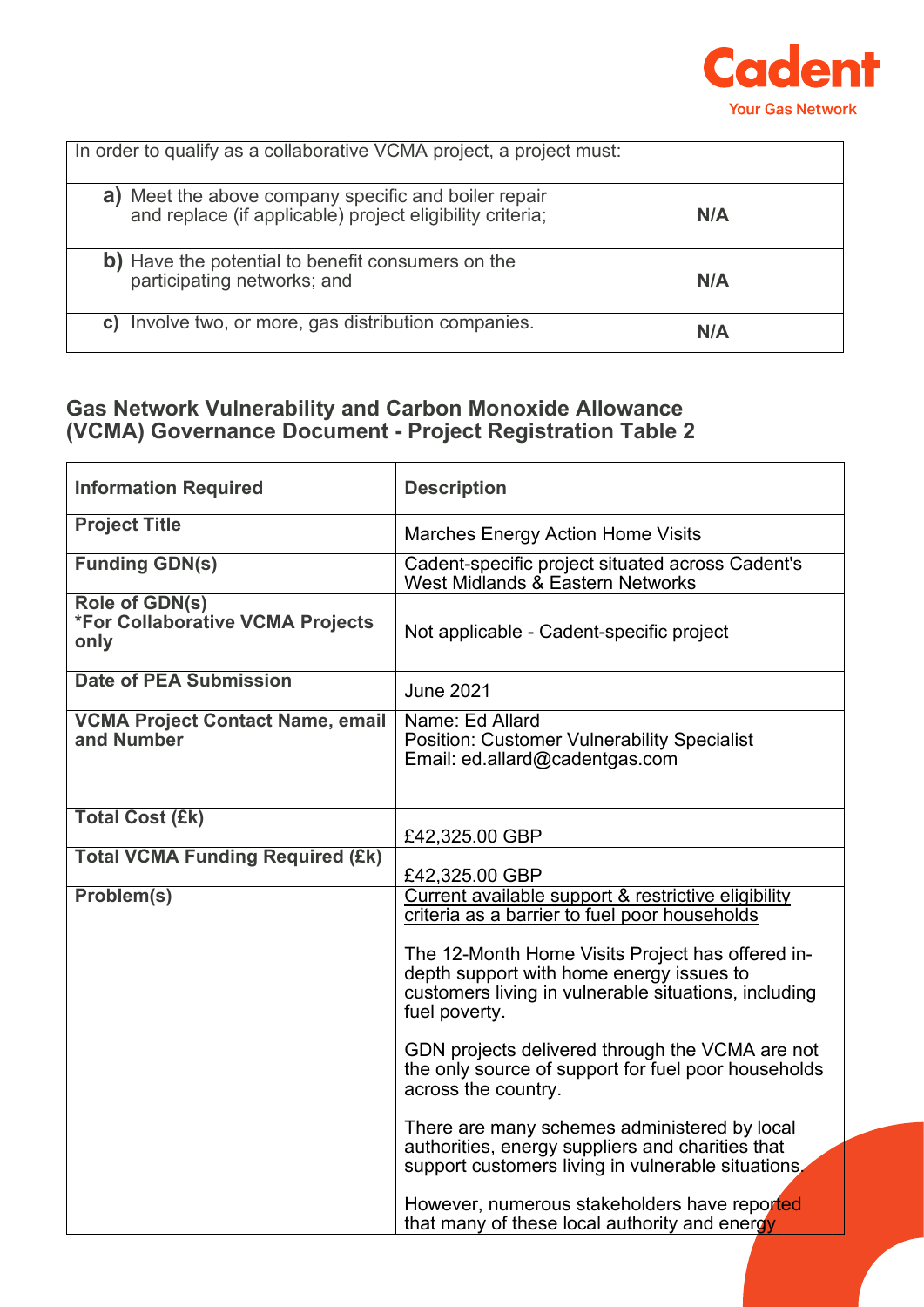

| supplier lead schemes have strict thresholds for<br>eligibility.                                                                                                                                                                                                                                                                                                 |
|------------------------------------------------------------------------------------------------------------------------------------------------------------------------------------------------------------------------------------------------------------------------------------------------------------------------------------------------------------------|
| For instance, households within the Midlands<br>project area may have access to existing support,<br>providing they fall into fixed categories (e.g. the<br>customer is aged 60 or over). There are other<br>examples including EPC rating and household<br>income that also illustrate the issue.                                                               |
| Although these programmes offer good support to<br>eligible homes, we recognise that many customers<br>in need of support may fall just outside of the<br>eligibility criteria. Additionally, the households may<br>require help, but for a different reason outside of the<br>fixed services that the local authority or energy<br>supplier scheme provides.    |
| Customer vulnerability is transient, and this project<br>supports in-need customers who have a current<br>lack of access to assistance; either due to the<br>restrictive nature of local programmes, or due their<br>being an absence of support in their area all<br>together.                                                                                  |
| <b>Fuel poverty in the West Midlands</b>                                                                                                                                                                                                                                                                                                                         |
| This project offers essential support to fuel poor<br>customers living in Cadent's West Midlands<br>network.                                                                                                                                                                                                                                                     |
| Fuel poverty is a form of hardship which places<br>residents in the situation of being unable to afford<br>the cost of fuel to adequately heat their home.                                                                                                                                                                                                       |
| There are 3 main factors that influence a home's<br>likelihood of living in fuel poverty: household<br>income, the price of fuel and the household's energy<br>requirements (often linked to efficiency). There are<br>an estimated 2,400,000 homes living in fuel poverty<br>in England, of which approximately 1,400,000 falls<br>under in Cadent's footprint. |
| Fuel poverty presents many physical and mental<br>health risks to customers living with this form of<br>hardship. Customers are more likely to turn their<br>heating down below an adequate level and are<br>more at risk of living in a cold, damp home which<br>carries associated health risks including:                                                     |
| Respiratory & circulatory conditions,<br>Cardio-vascular disease, and,<br>Metal health conditions.                                                                                                                                                                                                                                                               |
| ONS statistics report that there were 50,100 excess<br>winter deaths in 2017-2018 and it is estimated that<br>10% were directly attributed to fuel poverty                                                                                                                                                                                                       |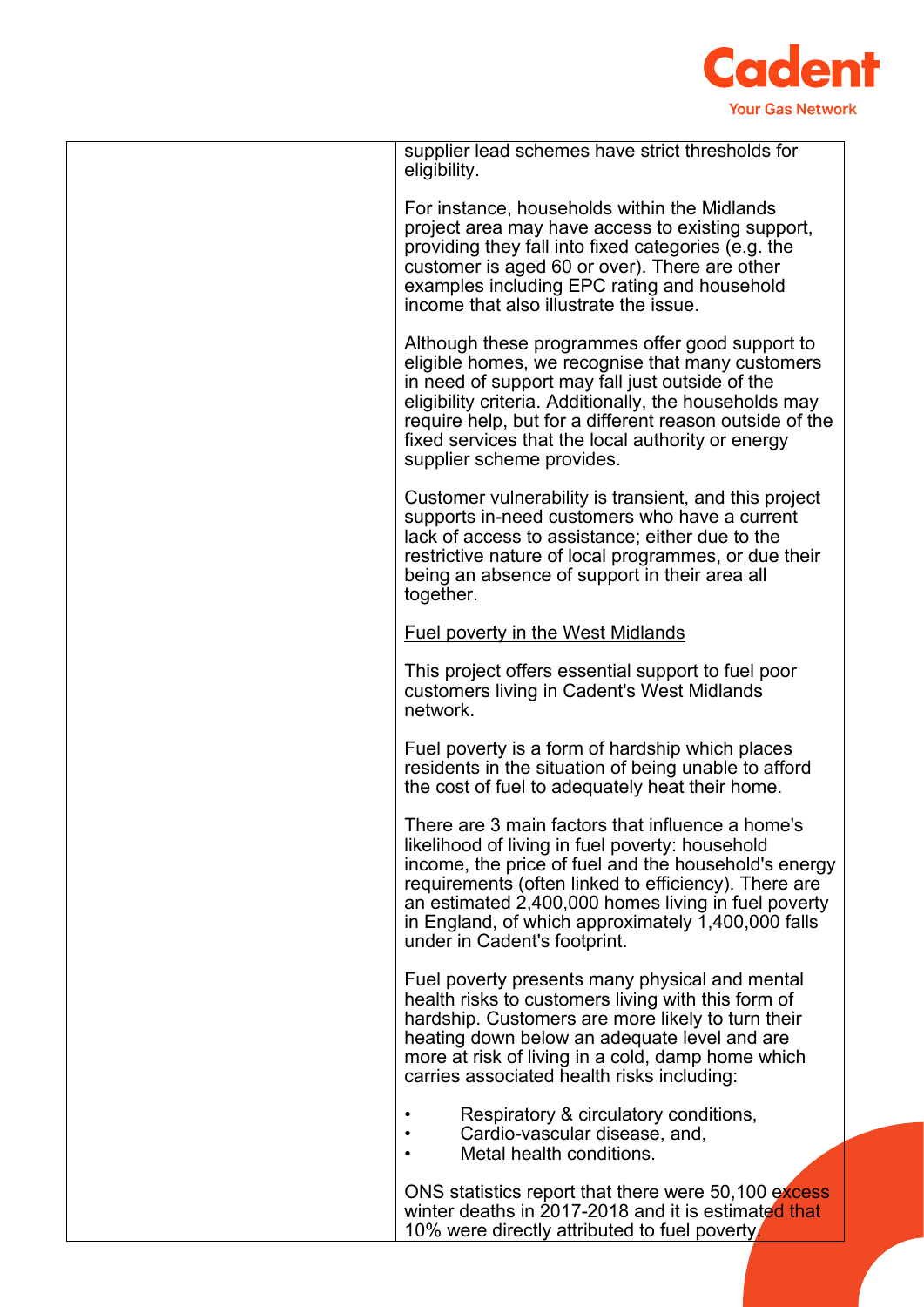

|                             | Recent statistics report the West Midlands as<br>having the highest rates of fuel poverty in England.<br>17.5% of homes in the region are living in fuel<br>poverty and not adequately heated compared the<br>13.4% average across England. Furthermore, a<br>significant portion of the top ten local authority areas                                                                                                                                                                                                                              |
|-----------------------------|-----------------------------------------------------------------------------------------------------------------------------------------------------------------------------------------------------------------------------------------------------------------------------------------------------------------------------------------------------------------------------------------------------------------------------------------------------------------------------------------------------------------------------------------------------|
|                             | (based on the highest rates of fuel poverty) are<br>situated in the West Midlands. Wolverhampton is<br>fifth with 21.1% of homes living in fuel poverty, while<br>Sandwell is seventh (20.9%) and Walsall tenth<br>$(19.4\%)$ .                                                                                                                                                                                                                                                                                                                     |
|                             | <b>Carbon Monoxide Ownership and Gas Appliance</b><br><b>Servicing</b>                                                                                                                                                                                                                                                                                                                                                                                                                                                                              |
|                             | As well as supporting customers with home energy<br>efficiency, this project keeps customers safe against<br>the dangers of carbon monoxide. Marches Energy<br>Agency will install audible carbon monoxide alarms<br>in the homes of engaged customers. Households<br>are also offered awareness information on the<br>signs, symptoms, and dangers of carbon monoxide.                                                                                                                                                                             |
|                             | The project has demonstrated that the issuing of<br>energy efficiency advice and the offering of support<br>with managing fuel debt results in increases of<br>household income. Customers can use this<br>increase in household income to regularly service<br>their gas appliances, further minimising their risk of<br>exposure to carbon monoxide.                                                                                                                                                                                              |
|                             | The installation of an audible CO alarm remains one<br>of the most effective methods of mitigating the risk<br>of CO poisoning. However, recent statistics report<br>relatively low alarm ownership across Cadent's<br>networks. Reports suggest that between 60%-70%<br>of homes across Cadent's four networks do not<br>have an audible CO alarm installed.                                                                                                                                                                                       |
|                             | The Covid-19 pandemic has led to a lot of UK<br>families experiencing increased financial hardship.<br>Decreases in household income have meant that<br>some families can no longer afford necessary gas<br>appliance servicing and repairs. This is shown by<br>demand for installing, servicing, and repairing<br>boilers shrinking by 34 per cent during a year of the<br>pandemic. This, coupled with many families not<br>having the financial means to purchase a CO alarm<br>greatly increases the risk of exposure to the<br>dangers of CO. |
| <b>Scope and Objectives</b> | <b>Project scope</b>                                                                                                                                                                                                                                                                                                                                                                                                                                                                                                                                |
|                             | This home visits project is delivered in partnership<br>with charity energy specialists Marches Energy<br>Agency (MEA) and runs for a period of 12 months                                                                                                                                                                                                                                                                                                                                                                                           |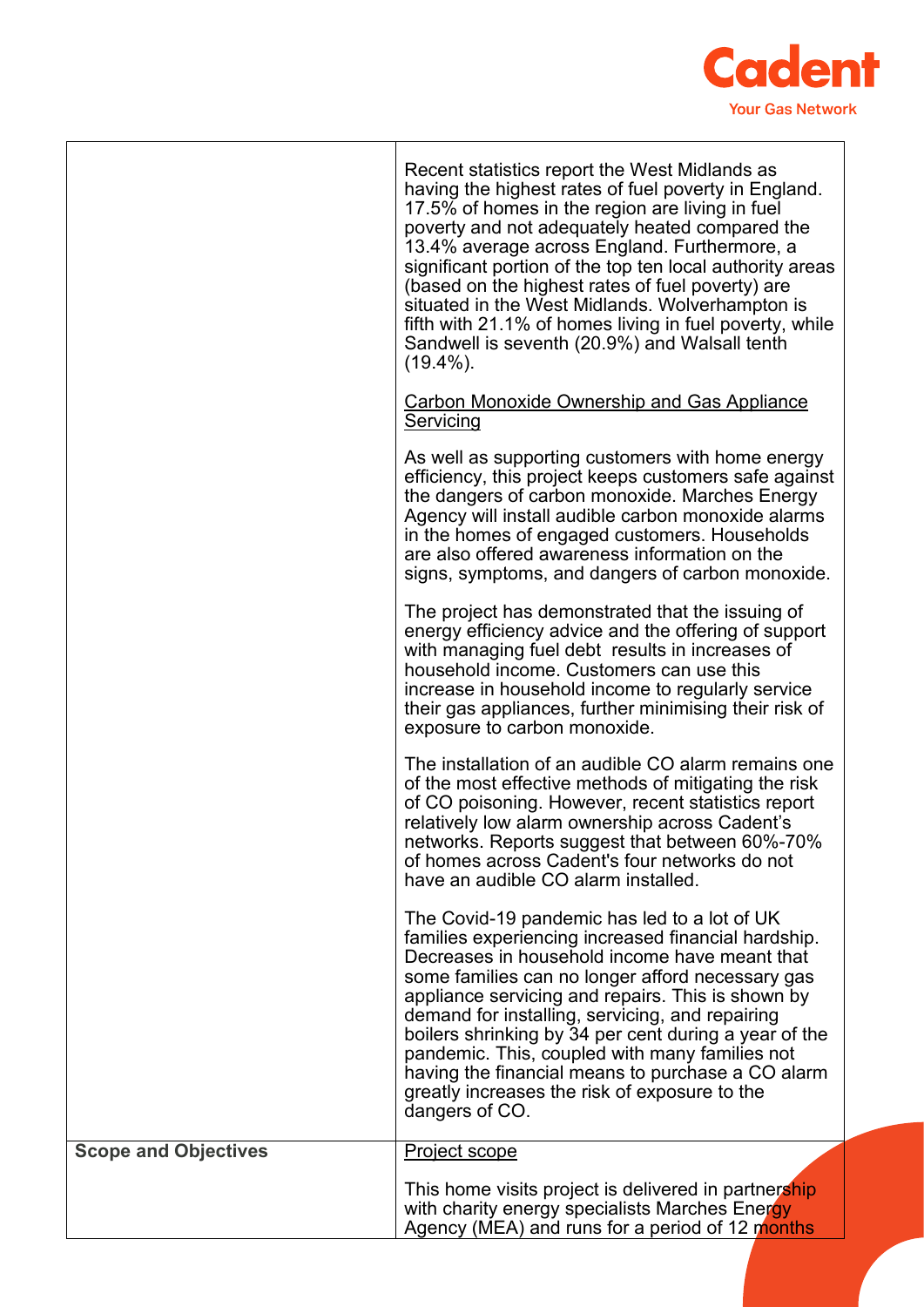

|                                                                   | across Cadent's West Midlands and Eastern<br>networks.                                                                                                                                                                                                                       |
|-------------------------------------------------------------------|------------------------------------------------------------------------------------------------------------------------------------------------------------------------------------------------------------------------------------------------------------------------------|
|                                                                   | The partnership supports at least 300 households<br>through a combination of home visits and equivalent<br>case work (at least 200 homes) and detailed advice<br>calls (at least 100 homes).                                                                                 |
|                                                                   | The project delivers essential support to fuel poor<br>households within the project area including:                                                                                                                                                                         |
|                                                                   | Home energy efficiency advice;<br>Support with understanding energy bills;<br>Switching tariffs and suppliers;<br>Managing and clearing fuel debt;<br>Efficient use of appliances, heating and hat<br>water controls;<br>Issuing carbon monoxide alarms and safety<br>advice |
|                                                                   | <b>Project objectives</b>                                                                                                                                                                                                                                                    |
|                                                                   | The project has a number of objectives, the<br>achievement of which will determine the success of<br>the programme:                                                                                                                                                          |
|                                                                   | 1. To support 300 customers living in vulnerable<br>situations (including fuel poverty) with their<br>home energy usage, particularly around<br>helping them to efficiently heat their home to<br>stay safe and warm.                                                        |
|                                                                   | 2. To offer 300 customers advice with tariffs,<br>switching and fuel bill management. This will<br>support customers living in vulnerable<br>situations and help alleviate the risk of them<br>living in fuel poverty.                                                       |
|                                                                   | 3. To return a positive SROI, demonstrating an<br>effective investment of regulatory funding.                                                                                                                                                                                |
|                                                                   | 4. To support customers benefitted directly by<br>the project with external referral services,<br>ensuring that every contact counts.                                                                                                                                        |
|                                                                   | 5. To support up to 200 customers with carbon<br>monoxide safety, ensuring that they<br>understand the signs, symptoms and<br>dangers of CO, and that audible CO alarms<br>are installed.                                                                                    |
| <b>Why the Project is Being Funded</b><br><b>Through the VCMA</b> | We believe this project meets all of the company<br>specific VCMA criteria:                                                                                                                                                                                                  |
|                                                                   | a. Have a positive, or a forecasted positive,<br>Social Return on Investment (SROI)                                                                                                                                                                                          |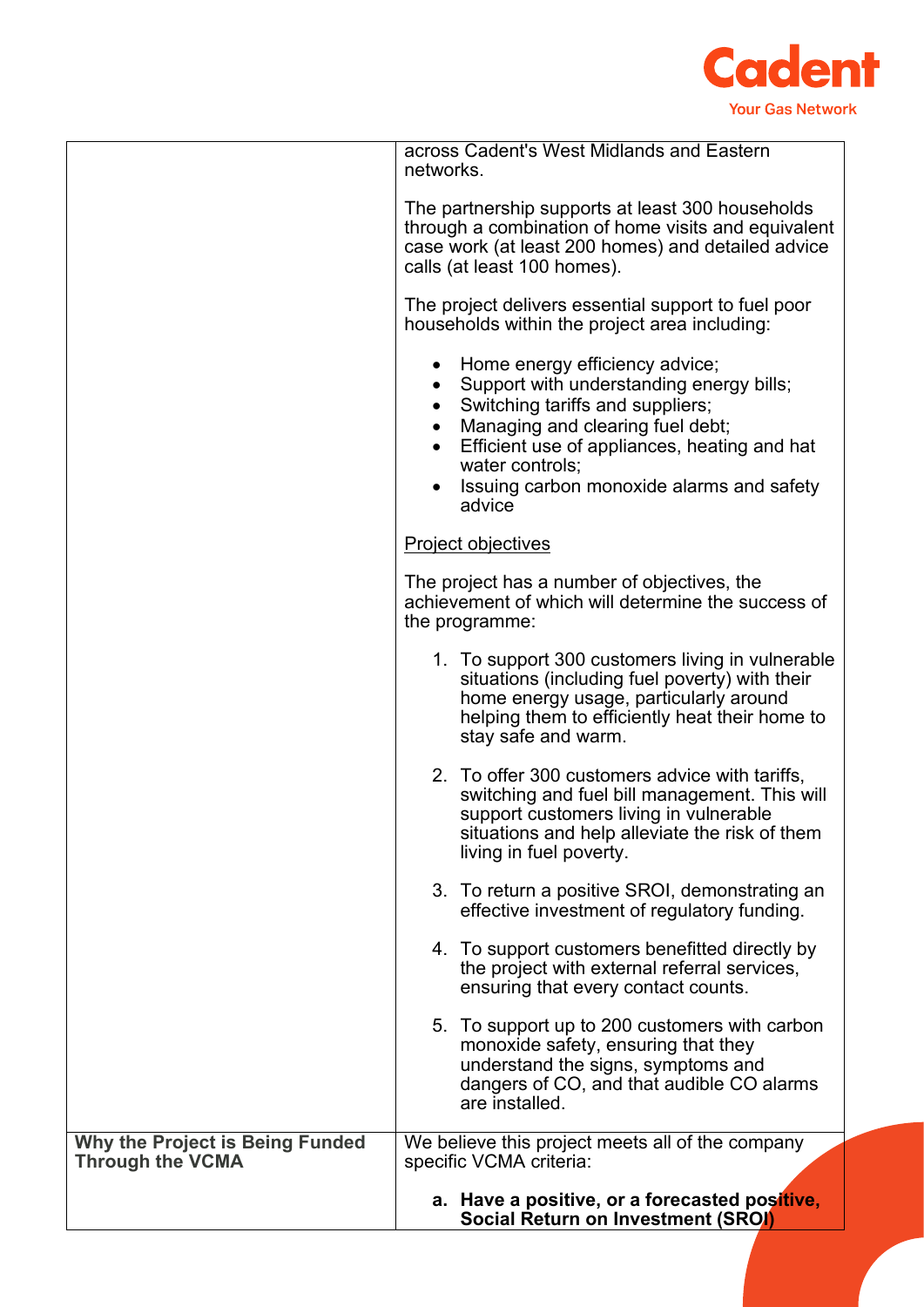

|                                                           |            | including for the gas consumers funding<br>the VCMA Project;                                                                                                                                                                                  |
|-----------------------------------------------------------|------------|-----------------------------------------------------------------------------------------------------------------------------------------------------------------------------------------------------------------------------------------------|
|                                                           | rationale: | We have forecasted a positive social return on<br>investment for this project based on the below                                                                                                                                              |
|                                                           |            | The deliverables necessary to create a<br>positive social return on investment - see the<br>below section for more details.                                                                                                                   |
|                                                           | i.         | b. Either:<br>Provide support to customers in<br>vulnerable situations and relate to energy<br>safeguarding, or;                                                                                                                              |
|                                                           | ii.        | Provide awareness on the dangers of CO,                                                                                                                                                                                                       |
|                                                           | iii.       | or;<br>Reduce the risk of harm caused by CO.                                                                                                                                                                                                  |
|                                                           |            | This project meets all three criteria on this<br>point, as customers will receive support with<br>energy/financial advice and carbon monoxide<br>safety.                                                                                      |
|                                                           |            | c. Have defined outcomes and the<br>associated actions to achieve these;                                                                                                                                                                      |
|                                                           |            | This project has clearly defined actions and<br>associated outcomes, the meeting of which<br>will quantify success. Further information on<br>the project's outcomes and associated<br>actions can be found in the relevant section<br>below. |
|                                                           |            | d. Go beyond activities that are funded<br>through other price control mechanisms<br>or required through other licence<br>obligations;                                                                                                        |
|                                                           |            | This project innovatively delivers support to<br>customers in a method that goes beyond<br>other price control activities and licence<br>obligations.                                                                                         |
|                                                           |            | e. Not be delivered through other external<br>funding sources directly accessed by a<br>GDN, including through other government<br>(national, devolved or local) funding;                                                                     |
|                                                           |            | This project is delivered solely with VCMA<br>funding and a clear structure will be in place<br>to ensure that all aspects of the project are<br>allocated against the VCMA funding.                                                          |
| <b>Evidence of Stakeholder/Customer</b><br><b>Support</b> |            | Cadent have conducted extensive stakeholder and<br>customer feedback to shape our approach for                                                                                                                                                |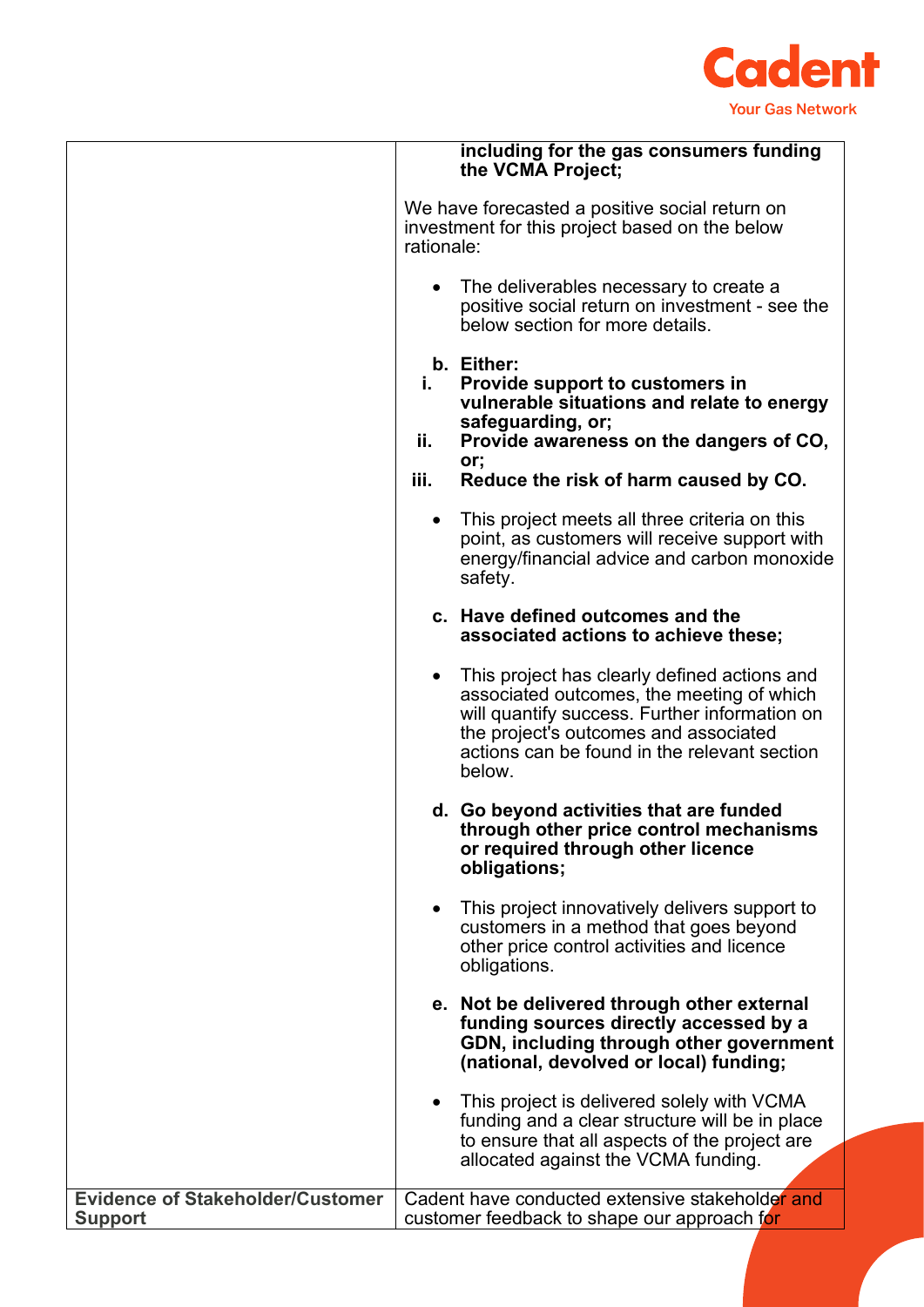

|                                         | supporting customers living in vulnerable situations<br>in RIIO-GD2.                                                                                                                                                                                                                                                                                                                                                                                      |
|-----------------------------------------|-----------------------------------------------------------------------------------------------------------------------------------------------------------------------------------------------------------------------------------------------------------------------------------------------------------------------------------------------------------------------------------------------------------------------------------------------------------|
|                                         | For example, we introduced regional customer<br>forums, distributed stakeholder surveys and chaired<br>focus groups to really understand views from across<br>the industry on how to best support our customers<br>living in vulnerable situations in RIIO-GD2.                                                                                                                                                                                           |
|                                         | Many stakeholders including Citizens Advice,<br>National Energy Action and Trussell Trust<br>supported our "whole home" approach to tackling<br>fuel poverty. Historically, GDNs have often relied on<br>the FPNES as a provision for alleviating fuel poverty<br>in the homes. However, stakeholder feedback<br>reported that customers require further support and<br>advice beyond the installation of a gas connection<br>and central heating system. |
|                                         | Cadent has recognised this feedback and are<br>working in partnership with Marches Energy Agency<br>to offer in-home energy advice including:                                                                                                                                                                                                                                                                                                             |
|                                         | Efficient use of appliances,<br>Supplier and tariff switching advice,<br>• Support with accessing industry grants<br>• Fuel debt management.                                                                                                                                                                                                                                                                                                              |
|                                         | Stakeholder feedback also reported that customers<br>already hesitant around home visits are even more<br>cautious around organisations and third parties<br>entering their homes as a result of the pandemic.                                                                                                                                                                                                                                            |
|                                         | Many customers have shielded for the past 15-<br>months whilst others have been left socially isolated<br>by government guidelines and national/local<br>lockdowns. As such, it is important that any services<br>Cadent aims to deliver via VCMA funding is suitable<br>for the disposition or sentiment of the customer(s).                                                                                                                             |
|                                         | We have therefore implemented remote detailed<br>advice calls as part of the project, offering services<br>in a method tailored to the needs of the customer.                                                                                                                                                                                                                                                                                             |
| <b>Outcomes, Associated Actions and</b> | <b>Project outcomes</b>                                                                                                                                                                                                                                                                                                                                                                                                                                   |
| <b>Success Criteria</b>                 | In partnership with Marches Energy Agency, Cadent<br>expects to achieve the following project outcomes:                                                                                                                                                                                                                                                                                                                                                   |
|                                         | To reach at least 300 households through<br>home visits (or equivalent case work) and<br>detailed advice calls. The customers reached<br>stand to benefit from advice around in-home<br>energy usage, carbon monoxide awareness<br>and support with registering on the PSR (if<br>applicable).                                                                                                                                                            |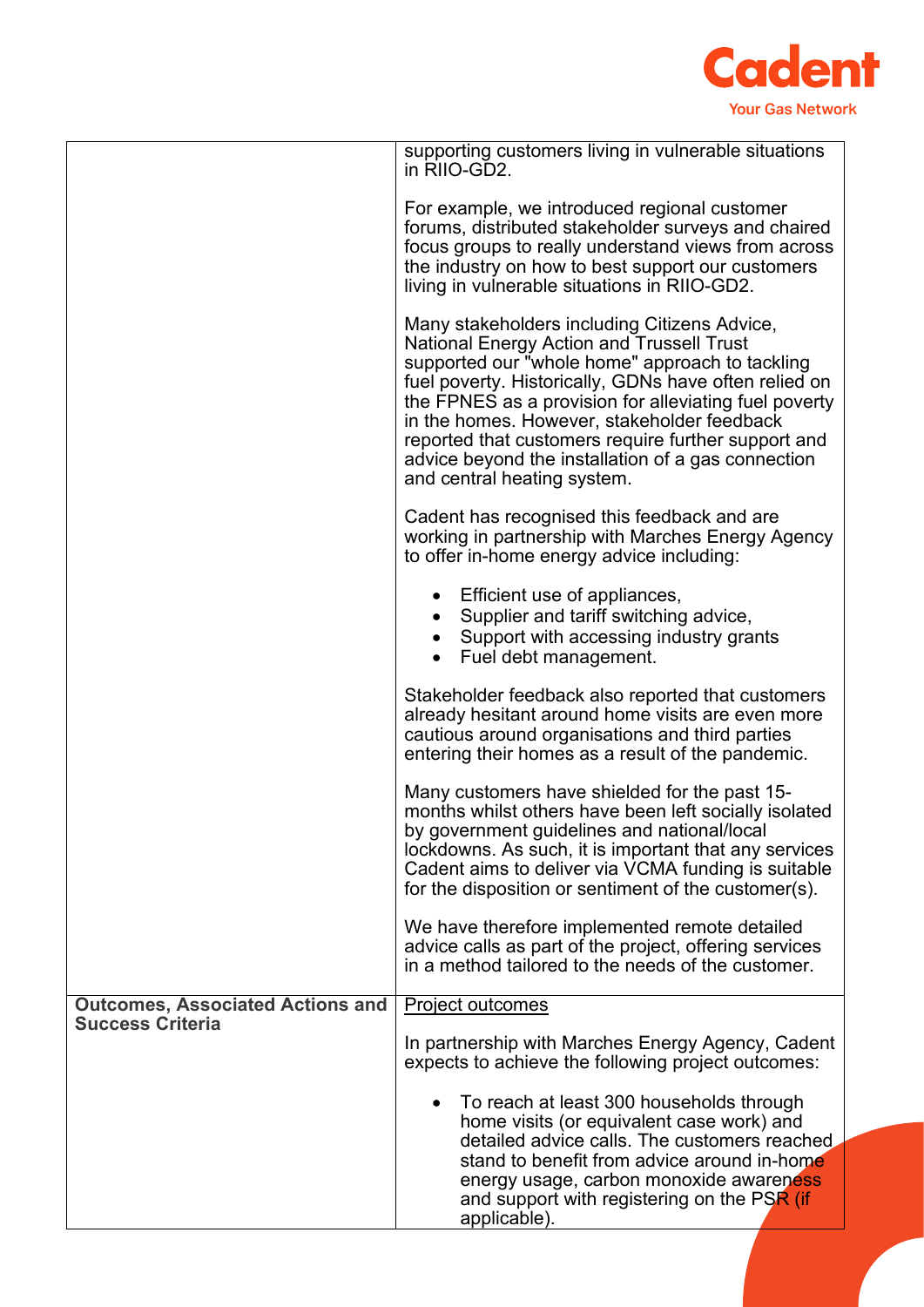

| To achieve a positive social return on<br>investment. This has been calculated                                                                                                                                                                                                                                                                                                          |
|-----------------------------------------------------------------------------------------------------------------------------------------------------------------------------------------------------------------------------------------------------------------------------------------------------------------------------------------------------------------------------------------|
| through:<br>Applying transferable learning from<br>$\circ$<br>previously delivered projects, and,                                                                                                                                                                                                                                                                                       |
| Conversations with SROI consultancy<br>$\circ$<br>experts such as SIA Partners and<br>Social Value Business.                                                                                                                                                                                                                                                                            |
| Customers living in vulnerable situations<br>across the project geographic area report<br>improved levels of:<br>Comfort at home due to their<br>$\circ$<br>properties being adequately heated,<br>Improved understanding on<br>$\circ$<br>techniques to improve in-home energy<br>efficiency,<br>Understanding on the signs,<br>$\circ$<br>symptoms and dangers of carbon<br>monoxide, |
| The Home Visits project centres around the delivery<br>of two services to customers living in vulnerable<br>situations:                                                                                                                                                                                                                                                                 |
| Home Visits or equivalent case work                                                                                                                                                                                                                                                                                                                                                     |
|                                                                                                                                                                                                                                                                                                                                                                                         |
| Cadent and MEA are working in partnership to<br>deliver a 12-month project with activities focussed<br>on home energy efficiency, as well as offering<br>householders wider support on issues they may be<br>facing. The support offered to householders through<br>home visits includes:                                                                                               |
| Assistance using heating controls effectively<br>to maximise energy efficiency,                                                                                                                                                                                                                                                                                                         |
| CO safety information and a CO detector if<br>needed,                                                                                                                                                                                                                                                                                                                                   |
| Tariff checks and switching advice,                                                                                                                                                                                                                                                                                                                                                     |
| Help signing up for support such as the<br>Warm Home Discount, Priority Services<br>Register, etc.                                                                                                                                                                                                                                                                                      |
| Support with fuel debt/billing queries,                                                                                                                                                                                                                                                                                                                                                 |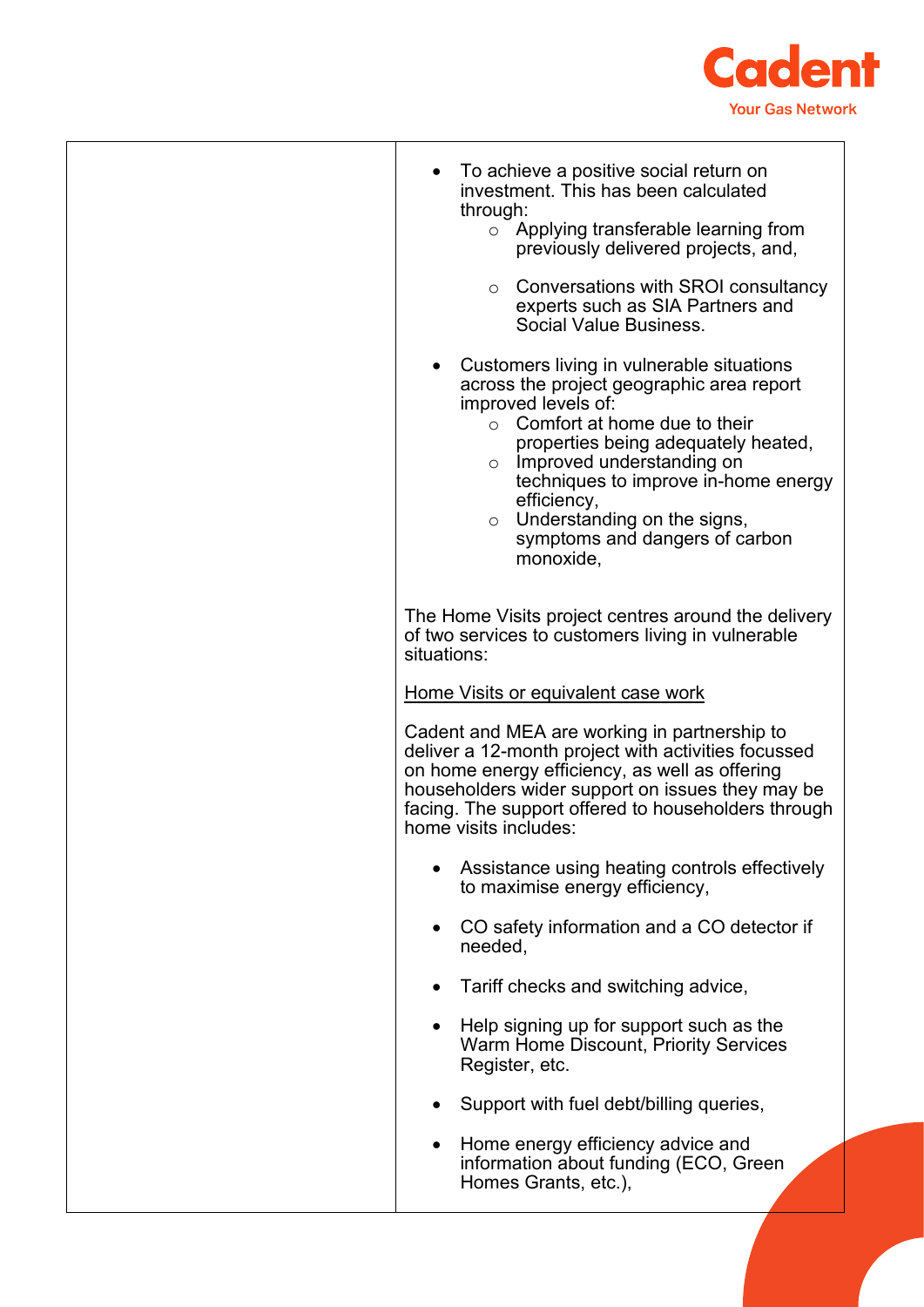

| • Short-term interventions such as prepayment<br>meter vouchers and seat warmers,                                                                                                                                                                                                                         |
|-----------------------------------------------------------------------------------------------------------------------------------------------------------------------------------------------------------------------------------------------------------------------------------------------------------|
| Referrals to partner agencies for support with<br>$\bullet$<br>other issues $-$ i.e. income maximisation,<br>benefit checks, support with non-fuel debts.                                                                                                                                                 |
| • For householders that may require support<br>with non-energy related matters, MEA will<br>utilise their existing network of relationships<br>with organisations such as AgeUK, food<br>banks and CAB to refer the client to further<br>support.                                                         |
| Crises support for customers <i>i.e.</i> liaising with<br>$\bullet$<br>suppliers on behalf of clients to resolve<br>debt/obtain ECO funding.                                                                                                                                                              |
| <b>Detailed Advice Calls</b>                                                                                                                                                                                                                                                                              |
| As well as offering home visits in person, this<br>project also funds MEA to be able to offer detailed<br>advice calls to householders. These clients are<br>introduced to MEA through referrals or by<br>contacting Marches directly.                                                                    |
| The detailed advice calls offer clients a channel to<br>receive information similar to that of a home visit<br>(i.e. tariff advice, crisis support and home energy<br>advice). The detailed advice differs in complexity to<br>the home visits and typically are shorter, higher-<br>level conversations. |
| <b>Associated Actions</b>                                                                                                                                                                                                                                                                                 |
| Cadent and MEA are implementing the following<br>associated actions in order to achieve the desired<br>project outcomes:                                                                                                                                                                                  |
| Cadent are providing training, materials,<br>$\bullet$<br>advice and carbon monoxide alarms to<br>Marches Energy Agency to enable them to<br>educate Home Visits customers on the<br>dangers, signs and symptoms of CO.                                                                                   |
| • Cadent are working with Marches Energy<br>Agency to make use of social mapping data<br>and local knowledge to ensure services are<br>offered to customers based on need.                                                                                                                                |
| Marches Energy Agency home visits<br>$\bullet$<br>coordinators are ensuring that the in-home<br>energy services offered are tailored to needs<br>of the customer receiving the service.                                                                                                                   |
| <b>Success Criteria</b>                                                                                                                                                                                                                                                                                   |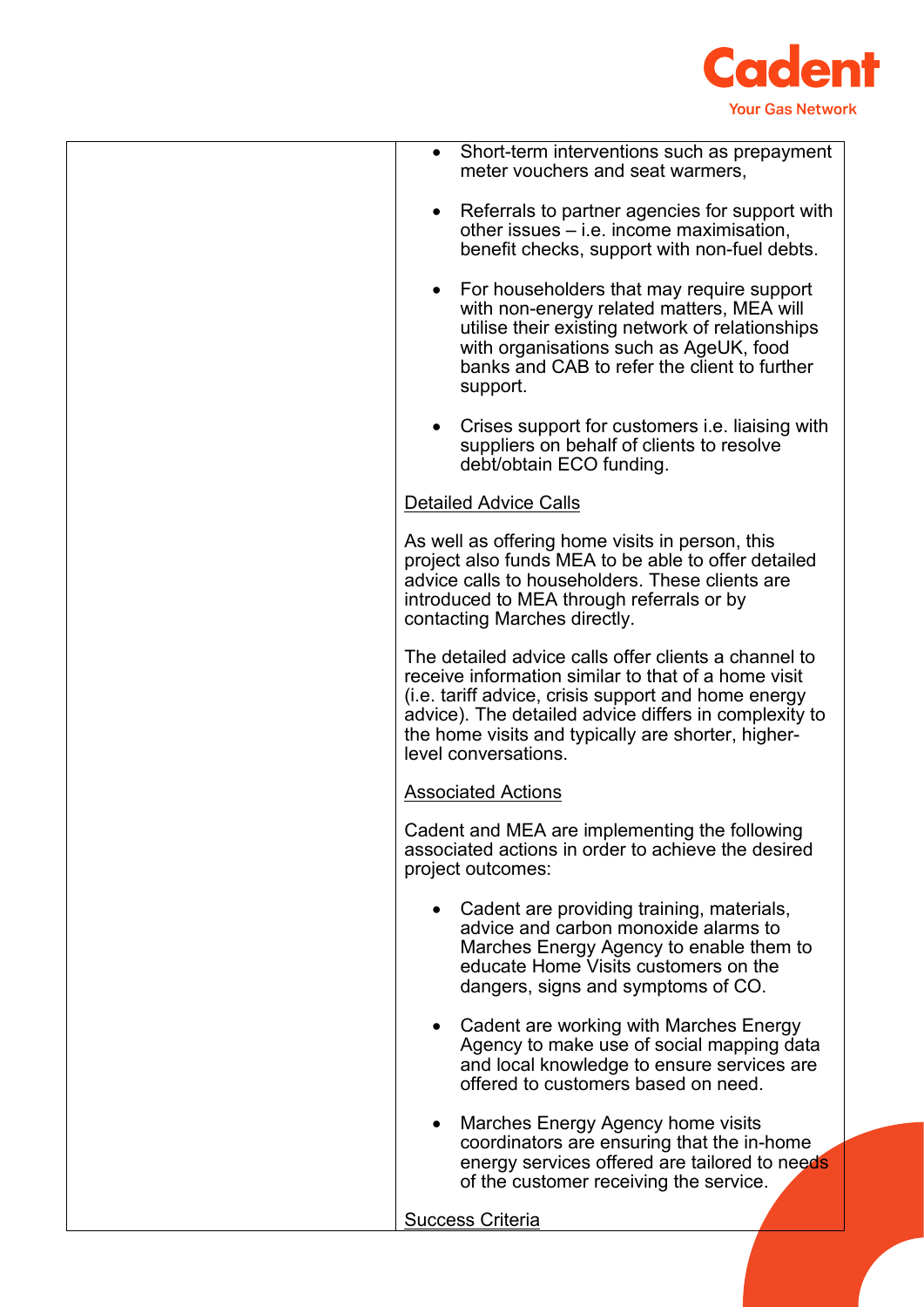

|                                                              | Project partners are working cohesively to ensure<br>that data is captured accurately throughout the<br>duration of the project. This supports Cadent to<br>conduct project evaluation at the end of the 12<br>months, including calculations on SROI. The<br>achievement of a positive social return on<br>investment will be one of the main metrics of<br>measuring the success of the project. |
|--------------------------------------------------------------|----------------------------------------------------------------------------------------------------------------------------------------------------------------------------------------------------------------------------------------------------------------------------------------------------------------------------------------------------------------------------------------------------|
|                                                              | Cadent are measuring the success of the project<br>based on achieving the target number of customers<br>that benefit from the project:                                                                                                                                                                                                                                                             |
|                                                              | 200 customers (50 per quarter) to receive a<br>home visit or equivalent case work,                                                                                                                                                                                                                                                                                                                 |
|                                                              | 100 customers (25 per quarter) to receive<br>support via a detailed advice call.                                                                                                                                                                                                                                                                                                                   |
|                                                              | As well as reaching the target number of customers,<br>Cadent and Marches Energy Action plan to review<br>the qualitative benefits/indicators of the project as<br>part of the final evaluation.                                                                                                                                                                                                   |
|                                                              | Meeting of the below indicators will help Cadent<br>determine the success of the project:                                                                                                                                                                                                                                                                                                          |
|                                                              | Customers supported under the project<br>report improved comfort and warmth at<br>home.                                                                                                                                                                                                                                                                                                            |
|                                                              | Customers supported under the project feel<br>$\bullet$<br>safer at home due to registration on the PSR<br>(where applicable), increased awareness of<br>the signs, symptoms and dangers of carbon<br>monoxide and receiving a carbon monoxide<br>detector (in appropriate circumstances).                                                                                                         |
|                                                              | Customers reached through the project are<br>$\bullet$<br>supported with wider referral services where<br>a need is identified as part of Marches<br><b>Energy Agency's Home Visits/Detailed</b><br><b>Advice Calls.</b>                                                                                                                                                                           |
| <b>Project Partners and Third Parties</b><br><b>Involved</b> | Cadent is working in partnership with charity energy<br>specialist Marches Energy Agency.                                                                                                                                                                                                                                                                                                          |
|                                                              | As part of the project, Marches will be encouraged<br>to utilise their network of existing partners to offer<br>additional services based on the needs of the<br>customers identified.                                                                                                                                                                                                             |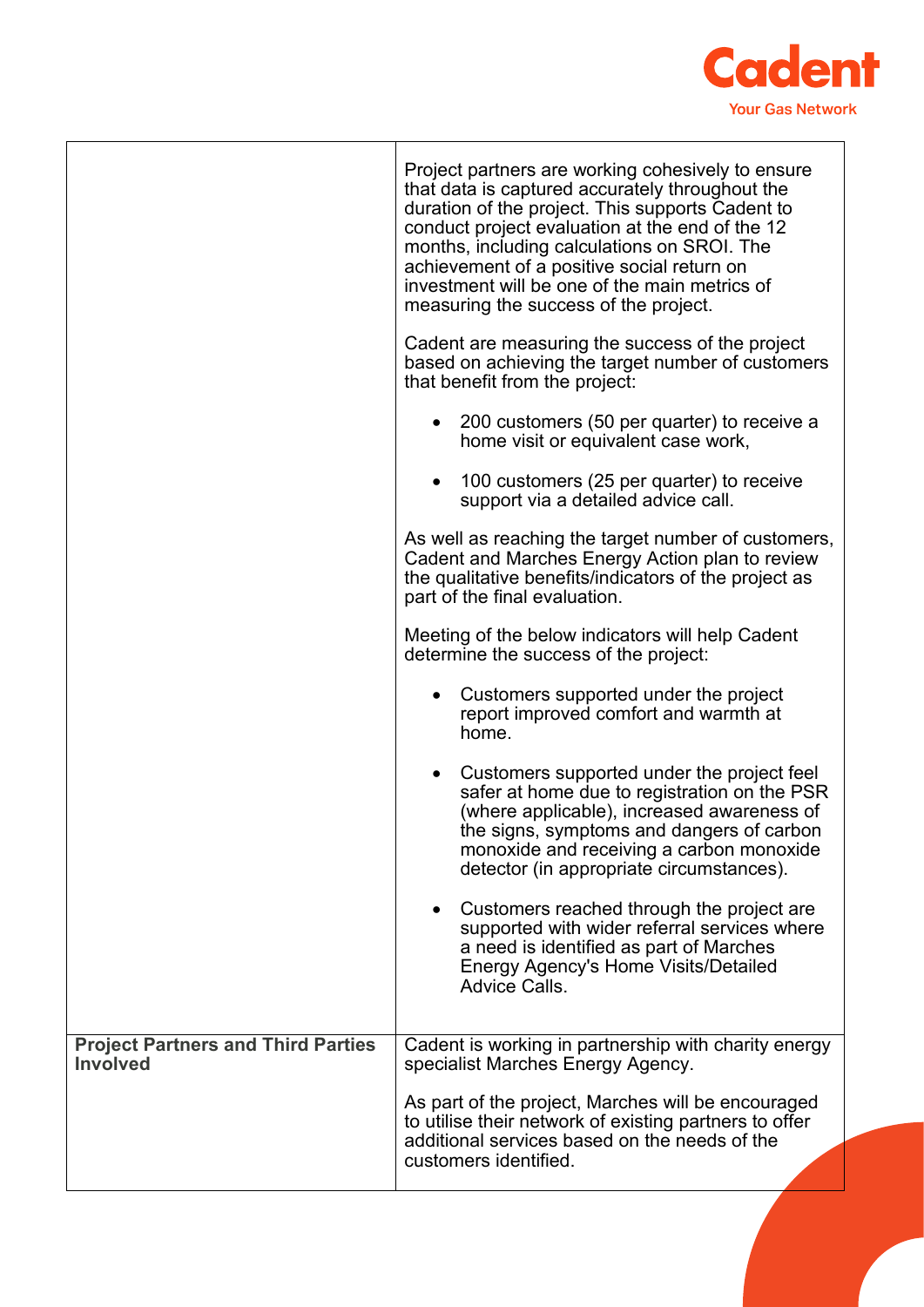

| <b>Potential for New Learning</b>                            | The opportunity to work with specialist partners at<br>Marches Energy Agency will afford Cadent the<br>chance to learn:<br>What approaches are most effective for<br>$\bullet$<br>engaging customers that stand to benefit<br>most from the in-home energy and safety<br>messaging this project delivers.<br>• What energy and in-home safety services<br>offer the most benefit to customers that the<br>VCMA fund is designed to support.<br>Additionally, which of these services is the<br>most popular with customers in terms of ease<br>of implementation.<br>The project also allows Cadent an opportunity to |
|--------------------------------------------------------------|-----------------------------------------------------------------------------------------------------------------------------------------------------------------------------------------------------------------------------------------------------------------------------------------------------------------------------------------------------------------------------------------------------------------------------------------------------------------------------------------------------------------------------------------------------------------------------------------------------------------------|
|                                                              | understand the popularity of different in-home<br>energy efficiency services across rural and urban<br>communities.                                                                                                                                                                                                                                                                                                                                                                                                                                                                                                   |
| <b>Scale of VCMA Project and SROI</b><br><b>Calculations</b> | <b>Project scale</b>                                                                                                                                                                                                                                                                                                                                                                                                                                                                                                                                                                                                  |
|                                                              | In terms of project scale, Cadent's has reached in<br>excess of 300 households across the 12 months of<br>the project.                                                                                                                                                                                                                                                                                                                                                                                                                                                                                                |
|                                                              | The project operates across urban and rural<br>communities in Shropshire, Telford & Wrekin,<br>Derbyshire, and the Black Country. These<br>communities stretch across Cadent's West Midlands<br>and Eastern Networks, and we feel this scale<br>presents Cadent with the opportunity to understand<br>the needs of different customers. For instance, the<br>challenges faced by customers in urban parts of the<br>Black Country may differ from those faced by<br>customers living in rural parts of Shropshire.                                                                                                    |
|                                                              | We also feel that supporting 300 households across<br>the duration of the project will represent success, as<br>the advice offered through the home visits and<br>detailed advice calls will be in-depth, multi-faceted<br>and tailored to the needs of each household.<br>Funding Marches Energy Agency to spend longer<br>lengths of time supporting each customer ensures<br>that customers with complex needs received the<br>required levels of support.                                                                                                                                                         |
|                                                              | Social return on investment calculations                                                                                                                                                                                                                                                                                                                                                                                                                                                                                                                                                                              |
|                                                              | Forecasted 5-year social return on<br>investment = $\hat{\pounds}$ 105,701.63                                                                                                                                                                                                                                                                                                                                                                                                                                                                                                                                         |
|                                                              | Forecasted 1-year social return on<br>٠<br>investment = $-£12,719.67$ (all project costs<br>occur in year 1)                                                                                                                                                                                                                                                                                                                                                                                                                                                                                                          |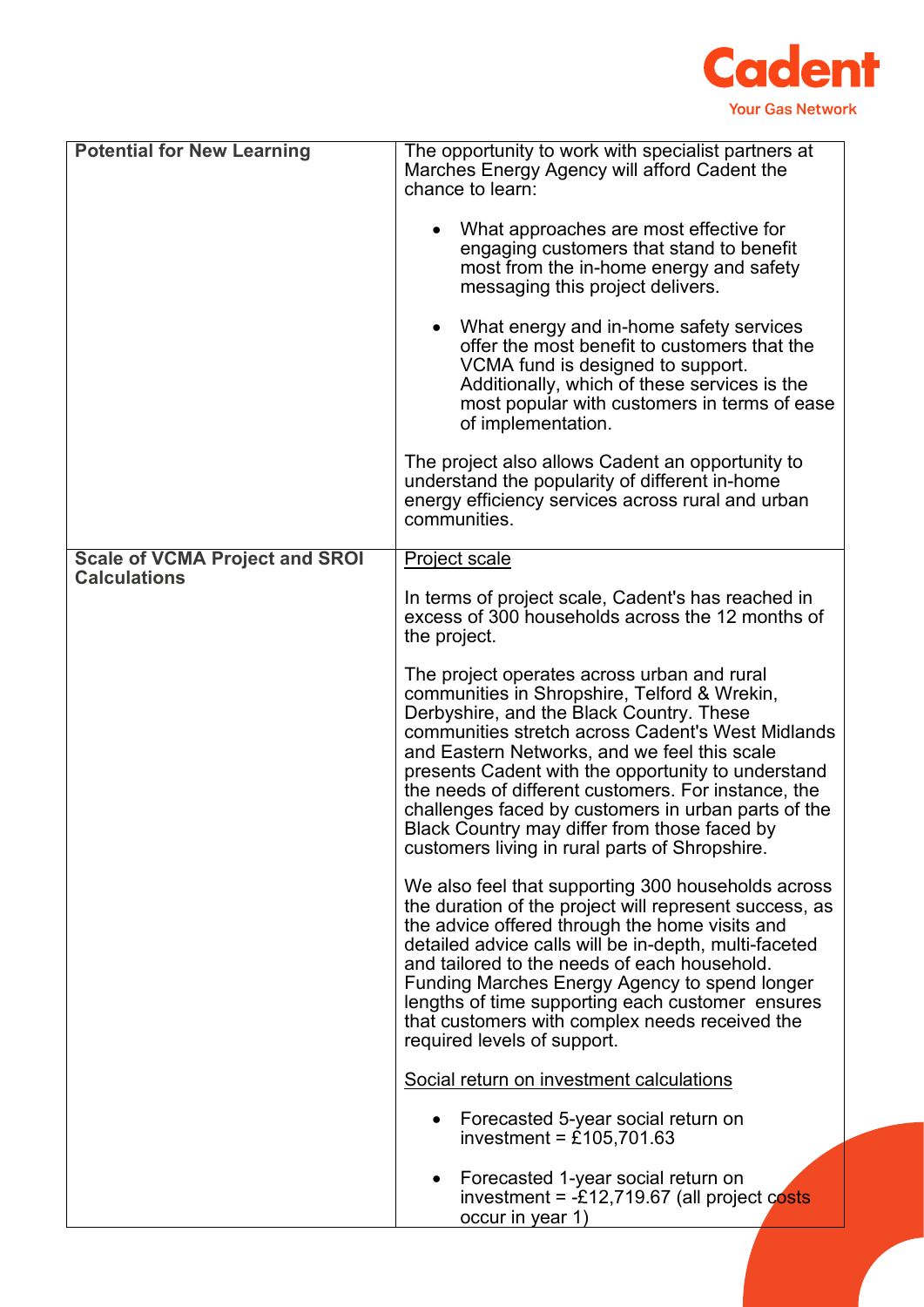

|            | • Actual social return on investment (as of<br>$31/01/2022$ = £54,715                                                                                                                                                                                                                             |
|------------|---------------------------------------------------------------------------------------------------------------------------------------------------------------------------------------------------------------------------------------------------------------------------------------------------|
| $\bullet$  | Investment = £42,325.00                                                                                                                                                                                                                                                                           |
| $\bullet$  | Total forecasted gross present value to be<br>created by the project = $148,026.63$                                                                                                                                                                                                               |
|            | Total actual gross present created by the<br>project (as of $31/01/2022$ ) = £97,040                                                                                                                                                                                                              |
|            | • Forecasted 5-year gross present value to be<br>created by the issuing of home energy advice<br>$=$ £144,009                                                                                                                                                                                     |
|            | • Forecasted 5-year gross present value to be<br>created through the issuing of CO alarms<br>and education = $£3,927.63$                                                                                                                                                                          |
| measures.  | Cadent has employed social return on investment<br>consultants SIA Partners to understand the value<br>generated by in-home energy and carbon monoxide                                                                                                                                            |
|            | The issuing of home energy advice                                                                                                                                                                                                                                                                 |
| occupiers. | Each household supported through the project has<br>received energy advice, with the exact areas of<br>advice dependent on the specific needs of the                                                                                                                                              |
| topics.    | SIA Partners used historic data from national fuel<br>poverty experts, industry averages and the DNO<br>proxy bank to calculate 5-year gross present values<br>to be created through the issuing of energy advice                                                                                 |
| and damp.  | These topics covered a range of issues including<br>switching tariffs and suppliers, managing fuel debt,<br>ECO availability and measures, PSR registration,<br>Warm Homes Discount and tackling condensation                                                                                     |
|            | Our experience to date suggests that on average,<br>each household supported through a Cadent-<br>funded energy advice project receives £480.03 per<br>case. This average is based the actual support<br>offered to customers through the One Number<br>Referrals Scheme in partnership with NEA. |
|            | Based on an average of £480.03 per household, we<br>have forecasted that a 5-year gross present value of<br>£144,009 will be created.                                                                                                                                                             |
|            | The issuing of CO alarms and awareness advice                                                                                                                                                                                                                                                     |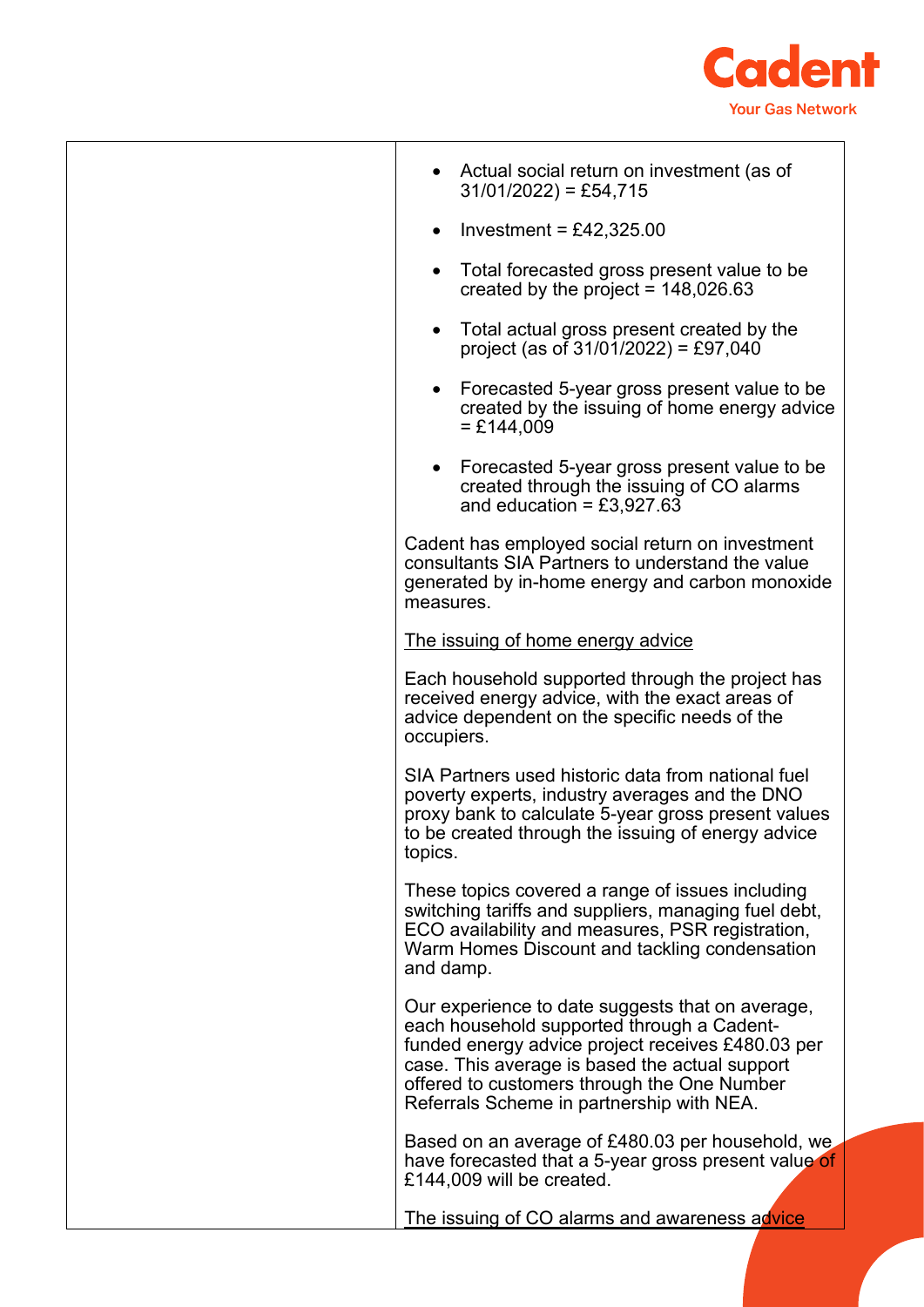

| Analysis conducted by SIA Partners that contributed<br>towards Cadent's RIIO-2 business plans submission<br>evaluated the social return on investment generated<br>by the issuing of carbon monoxide alarms and<br>education.                                                           |  |
|-----------------------------------------------------------------------------------------------------------------------------------------------------------------------------------------------------------------------------------------------------------------------------------------|--|
| The gross present value of distributing CO alarms<br>and issuing CO education can be broken down into<br>the below categories:                                                                                                                                                          |  |
| 1. The avoidance of A&E visits linked to CO.                                                                                                                                                                                                                                            |  |
| 2. The avoidance of long-term hospital stays<br>linked to CO.                                                                                                                                                                                                                           |  |
| 3. The avoidance of time off work due to CO-<br>related injuries.                                                                                                                                                                                                                       |  |
| 4. Avoided deaths caused by CO poisoning.                                                                                                                                                                                                                                               |  |
| 5. Avoidance ambulance calls to treat CO<br>patients.                                                                                                                                                                                                                                   |  |
| The CO alarm and education proxies are based on<br>national statistics/costs for CO-related illness, the<br>cost to the NHS to treat them and the financial<br>impact to UK PLC for time off work.                                                                                      |  |
| SIA Partner's analysis separates the issuing of<br>alarms and education due to the fact that a retention<br>rate needs to be applied to advice. A retention rate<br>is the likelihood that a customer will understand,<br>retain, and use the education delivered through a<br>project. |  |
| Our research suggested that a retention rate of 80%<br>is reasonable on the projects where in-depth CO<br>advice is issued in person face to face.                                                                                                                                      |  |
| The gross present value created by issuing CO<br>alarms                                                                                                                                                                                                                                 |  |
| Cadent forecasts that the issuing of 200 alarms will<br>create a gross present value of $\tilde{E}2,181.93$ .                                                                                                                                                                           |  |
| The gross present value created by educating<br>customers on the signs, symptoms and dangers of<br>CO                                                                                                                                                                                   |  |
| Cadent forecasts that the educating of 200<br>customers will create a gross present value of<br>£1,745.70.                                                                                                                                                                              |  |
| Further information on the calculations behind these<br>values can be found at                                                                                                                                                                                                          |  |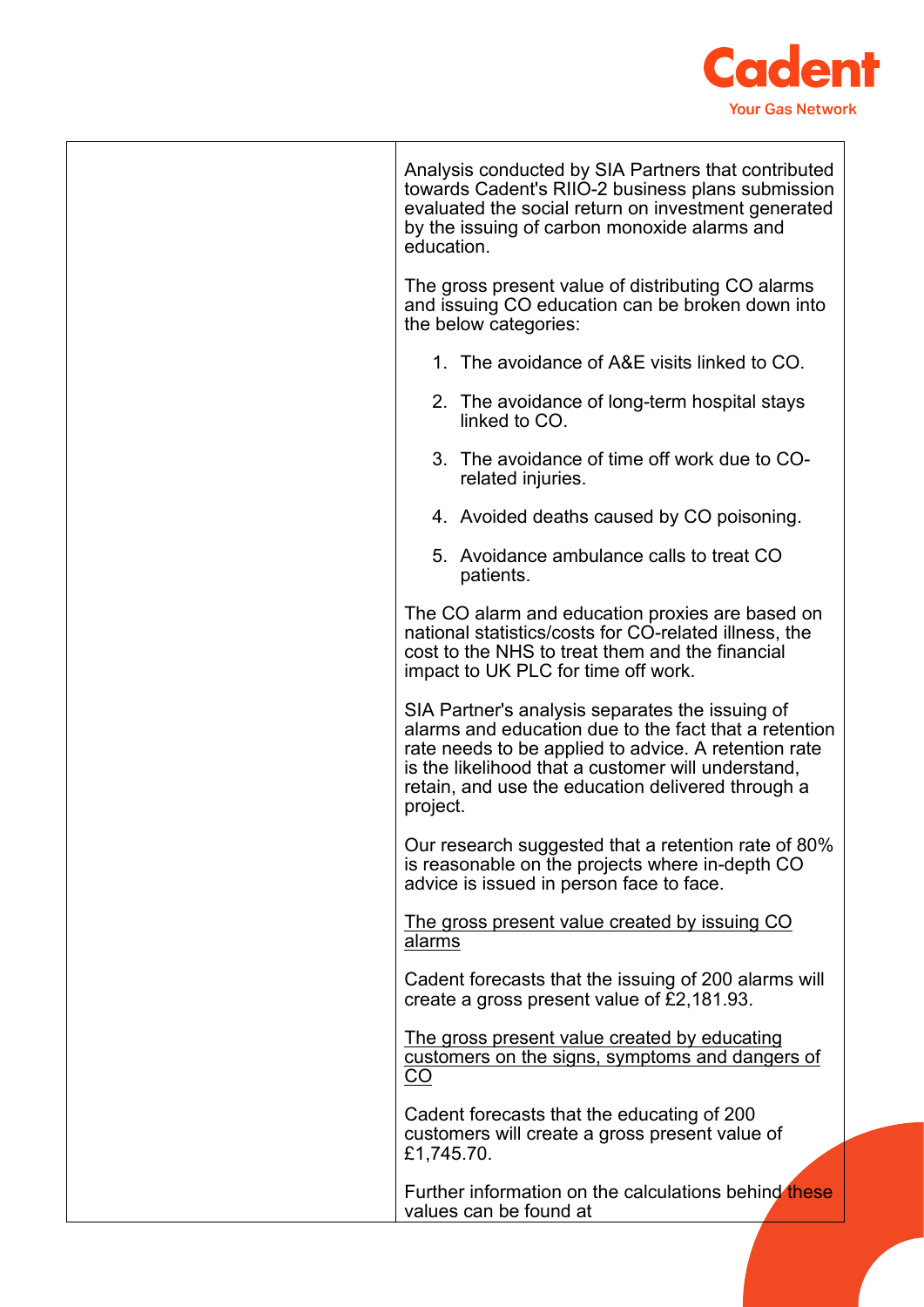

|                                                                            | \SROI\Information Library\1.1 CO Education<br>$v1.0$ .docx                                                                                                                                                                                                                                                                                                   |
|----------------------------------------------------------------------------|--------------------------------------------------------------------------------------------------------------------------------------------------------------------------------------------------------------------------------------------------------------------------------------------------------------------------------------------------------------|
|                                                                            | \SROI\Information Library\1.2 CO Alarms<br>$V1.0.$ docx                                                                                                                                                                                                                                                                                                      |
| <b>VCMA Project Start and End Date</b>                                     | Project start date: 01/04/2022<br>Project end date: 31/03/2022                                                                                                                                                                                                                                                                                               |
| <b>Geographical Area</b>                                                   | The VCMA funded project has been delivered<br>across areas within Cadent's West Midlands and<br>Eastern networks.                                                                                                                                                                                                                                            |
|                                                                            | Particular focus has been given to supporting<br>homes situated in locations with higher levels of<br>deprivation & fuel poverty. Additional attention has<br>also been given to areas where a greater need for<br>this project is identified. For example:                                                                                                  |
|                                                                            | Locations in Shropshire, Telford and Wrekin<br>containing householders under 65 living in<br>vulnerable situations, as the existing AgeUK<br>funded home visits partnership does not<br>extend to this age bracket.                                                                                                                                          |
|                                                                            | Locations across Derby City and the wider<br>county that contain high levels of fuel<br>poverty, but where local support is limited.<br><b>MEAs existing Warmer Derby and</b><br>Derbyshire project is currently facing a great<br>deal of demand, meaning that the Cadent<br>funding will enable MEA to assist<br>householders with a wider range of needs. |
|                                                                            | Regions of the Black Country where MEAs<br>recent work has identified a significant need<br>for support in tackling fuel poverty.                                                                                                                                                                                                                            |
| <b>Remaining Amount in the</b><br><b>Allowance at Time of Registration</b> | TBC upon registration of the project.                                                                                                                                                                                                                                                                                                                        |